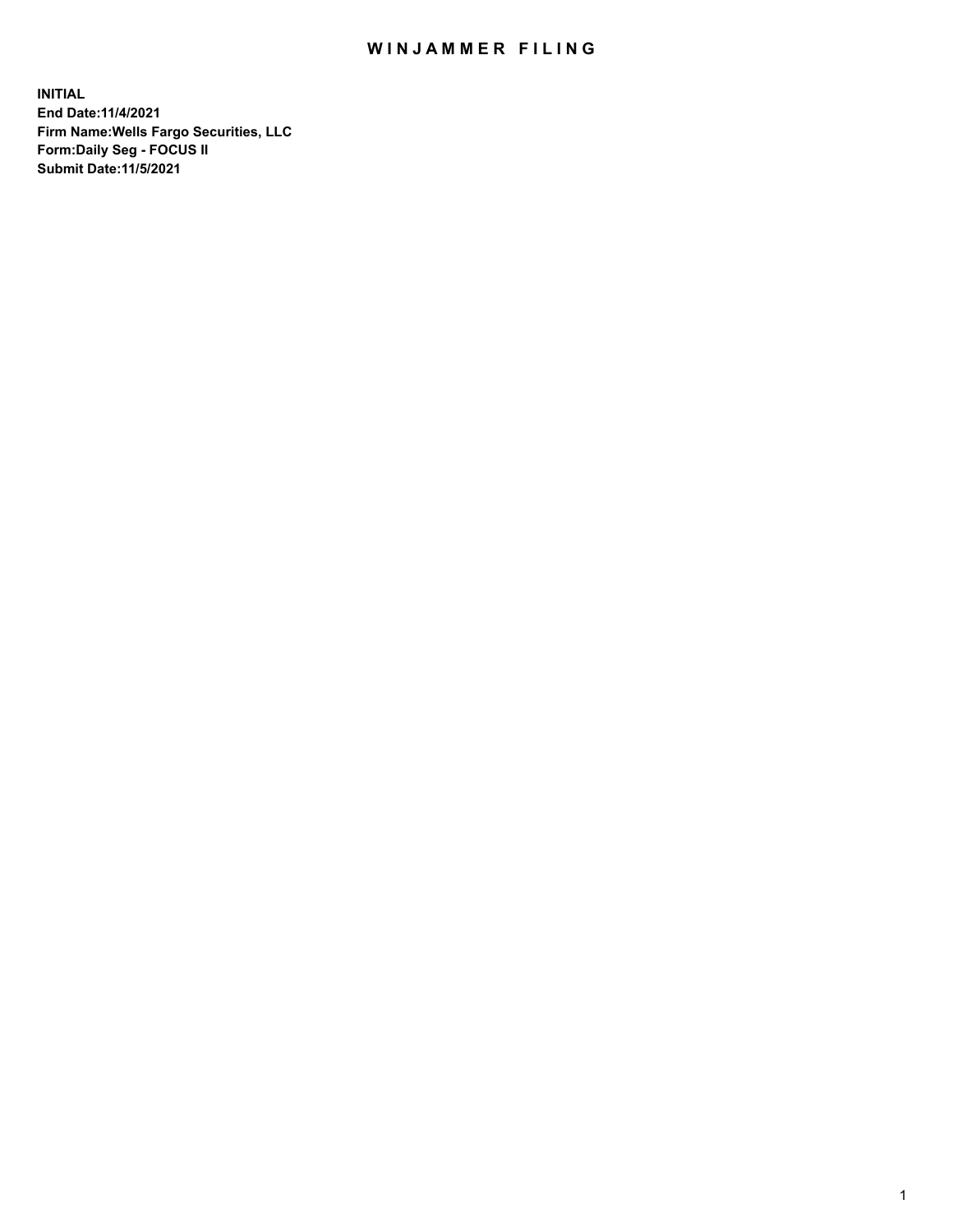**INITIAL End Date:11/4/2021 Firm Name:Wells Fargo Securities, LLC Form:Daily Seg - FOCUS II Submit Date:11/5/2021 Daily Segregation - Cover Page**

| Name of Company                                                                                                                                                                                                                                                                                                                | <b>Wells Fargo Securities LLC</b>                      |
|--------------------------------------------------------------------------------------------------------------------------------------------------------------------------------------------------------------------------------------------------------------------------------------------------------------------------------|--------------------------------------------------------|
| <b>Contact Name</b>                                                                                                                                                                                                                                                                                                            | <b>James Gnall</b>                                     |
| <b>Contact Phone Number</b>                                                                                                                                                                                                                                                                                                    | 917-699-6822                                           |
| <b>Contact Email Address</b>                                                                                                                                                                                                                                                                                                   | james.w.gnall@wellsfargo.com                           |
| FCM's Customer Segregated Funds Residual Interest Target (choose one):<br>a. Minimum dollar amount: ; or<br>b. Minimum percentage of customer segregated funds required:% ; or<br>c. Dollar amount range between: and; or<br>d. Percentage range of customer segregated funds required between: % and %.                       | 125,000,000<br><u>0</u><br><u>00</u><br>0 <sub>0</sub> |
| FCM's Customer Secured Amount Funds Residual Interest Target (choose one):<br>a. Minimum dollar amount: ; or<br>b. Minimum percentage of customer secured funds required:%; or<br>c. Dollar amount range between: and; or<br>d. Percentage range of customer secured funds required between: % and %.                          | 35,000,000<br><u>0</u><br>00<br>0 <sub>0</sub>         |
| FCM's Cleared Swaps Customer Collateral Residual Interest Target (choose one):<br>a. Minimum dollar amount: ; or<br>b. Minimum percentage of cleared swaps customer collateral required:% ; or<br>c. Dollar amount range between: and; or<br>d. Percentage range of cleared swaps customer collateral required between:% and%. | 360,000,000<br><u>0</u><br>0 Q<br>00                   |

Attach supporting documents CH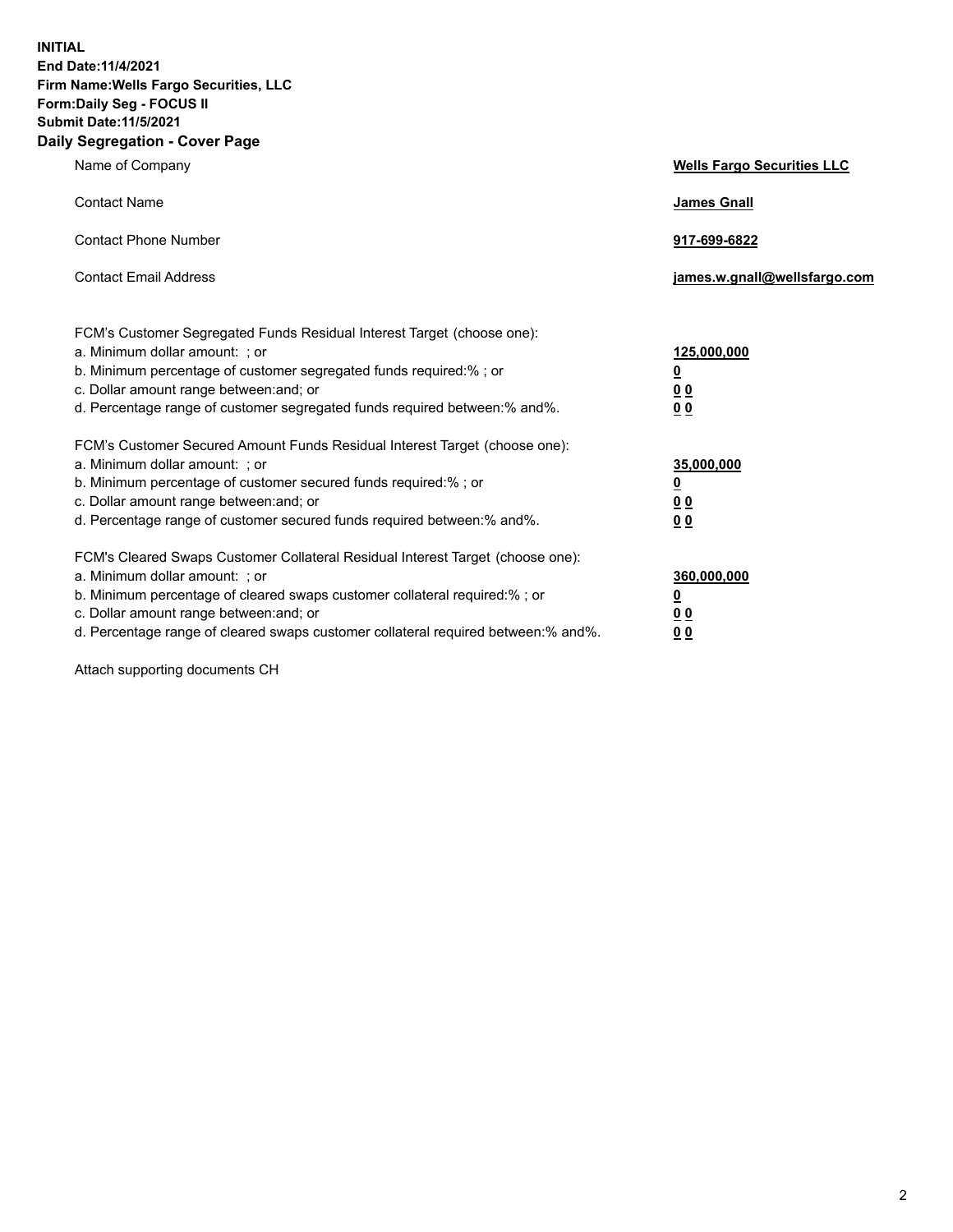**INITIAL End Date:11/4/2021 Firm Name:Wells Fargo Securities, LLC Form:Daily Seg - FOCUS II Submit Date:11/5/2021 Daily Segregation - Secured Amounts**

Foreign Futures and Foreign Options Secured Amounts Amount required to be set aside pursuant to law, rule or regulation of a foreign government or a rule of a self-regulatory organization authorized thereunder **0** [7305] 1. Net ledger balance - Foreign Futures and Foreign Option Trading - All Customers A. Cash **233,843,467** [7315] B. Securities (at market) **194,664,420** [7317] 2. Net unrealized profit (loss) in open futures contracts traded on a foreign board of trade **157,895,819** [7325] 3. Exchange traded options a. Market value of open option contracts purchased on a foreign board of trade **2,312,800** [7335] b. Market value of open contracts granted (sold) on a foreign board of trade **-522,230** [7337] 4. Net equity (deficit) (add lines 1. 2. and 3.) **588,194,276** [7345] 5. Account liquidating to a deficit and account with a debit balances - gross amount **3,505,809** [7351] Less: amount offset by customer owned securities **-3,492,904** [7352] **12,905** [7354] 6. Amount required to be set aside as the secured amount - Net Liquidating Equity Method (add lines 4 and 5) **588,207,181** [7355] 7. Greater of amount required to be set aside pursuant to foreign jurisdiction (above) or line 6. **588,207,181** [7360] FUNDS DEPOSITED IN SEPARATE REGULATION 30.7 ACCOUNTS 1. Cash in banks A. Banks located in the United States **75,680,006** [7500] B. Other banks qualified under Regulation 30.7 **94,280,977** [7520] **169,960,983** [7530] 2. Securities A. In safekeeping with banks located in the United States **127,807,817** [7540] B. In safekeeping with other banks qualified under Regulation 30.7 **0** [7560] **127,807,817** [7570] 3. Equities with registered futures commission merchants A. Cash **-38,225,964** [7580] B. Securities **86,867,254** [7590] C. Unrealized gain (loss) on open futures contracts **68,692,467** [7600] D. Value of long option contracts **2,312,800** [7610] E. Value of short option contracts **-522,230** [7615] **119,124,327** [7620] 4. Amounts held by clearing organizations of foreign boards of trade A. Cash **0** [7640] B. Securities **0** [7650] C. Amount due to (from) clearing organization - daily variation **0** [7660] D. Value of long option contracts **0** [7670] E. Value of short option contracts **0** [7675] **0** [7680] 5. Amounts held by members of foreign boards of trade A. Cash **-13,614,578** [7700] B. Securities **215,095,944** [7710] C. Unrealized gain (loss) on open futures contracts **50,709,989** [7720] D. Value of long option contracts **0** [7730] E. Value of short option contracts **0** [7735] **252,191,355** [7740] 6. Amounts with other depositories designated by a foreign board of trade **0** [7760] 7. Segregated funds on hand **0** [7765] 8. Total funds in separate section 30.7 accounts **669,084,482** [7770] 9. Excess (deficiency) Set Aside for Secured Amount (subtract line 7 Secured Statement Page 1 from Line 8) **80,877,301** [7380] 10. Management Target Amount for Excess funds in separate section 30.7 accounts **35,000,000** [7780] 11. Excess (deficiency) funds in separate 30.7 accounts over (under) Management Target **45,877,301** [7785]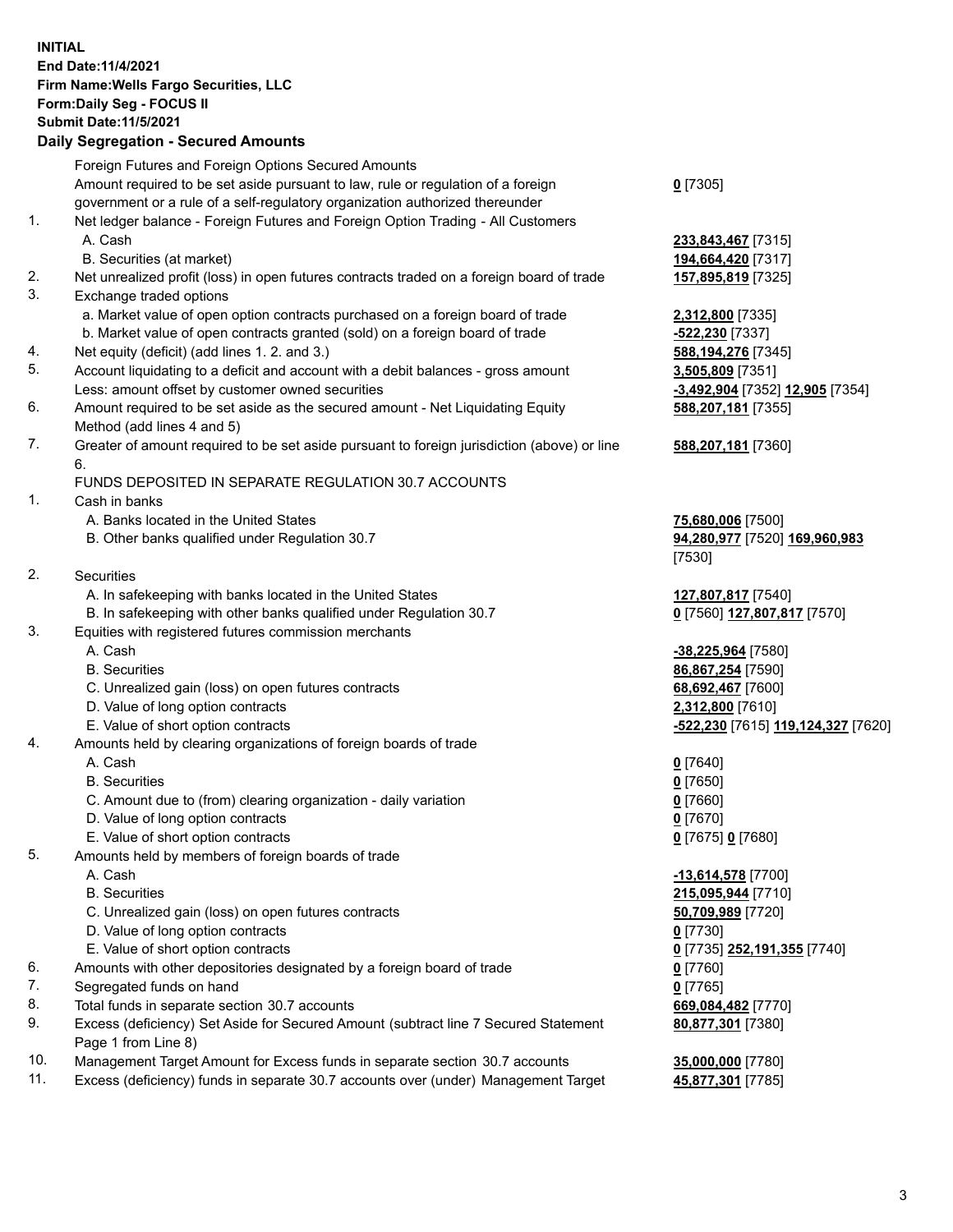**INITIAL End Date:11/4/2021 Firm Name:Wells Fargo Securities, LLC Form:Daily Seg - FOCUS II Submit Date:11/5/2021 Daily Segregation - Segregation Statement** SEGREGATION REQUIREMENTS(Section 4d(2) of the CEAct) 1. Net ledger balance A. Cash **3,798,193,721** [7010] B. Securities (at market) **1,753,063,094** [7020] 2. Net unrealized profit (loss) in open futures contracts traded on a contract market **-181,041,068** [7030] 3. Exchange traded options A. Add market value of open option contracts purchased on a contract market **2,111,548,213** [7032] B. Deduct market value of open option contracts granted (sold) on a contract market **-2,113,542,503** [7033] 4. Net equity (deficit) (add lines 1, 2 and 3) **5,368,221,457** [7040] 5. Accounts liquidating to a deficit and accounts with debit balances - gross amount **97,799,357** [7045] Less: amount offset by customer securities **-97,451,207** [7047] **348,150** [7050] 6. Amount required to be segregated (add lines 4 and 5) **5,368,569,607** [7060] FUNDS IN SEGREGATED ACCOUNTS 7. Deposited in segregated funds bank accounts A. Cash **171,055,967** [7070] B. Securities representing investments of customers' funds (at market) **665,281,806** [7080] C. Securities held for particular customers or option customers in lieu of cash (at market) **130,481,319** [7090] 8. Margins on deposit with derivatives clearing organizations of contract markets A. Cash **2,948,609,167** [7100] B. Securities representing investments of customers' funds (at market) **299,497,524** [7110] C. Securities held for particular customers or option customers in lieu of cash (at market) **1,622,581,775** [7120] 9. Net settlement from (to) derivatives clearing organizations of contract markets **7,775,695** [7130] 10. Exchange traded options A. Value of open long option contracts **2,111,548,213** [7132] B. Value of open short option contracts **-2,113,542,503** [7133] 11. Net equities with other FCMs A. Net liquidating equity **0** [7140] B. Securities representing investments of customers' funds (at market) **0** [7160] C. Securities held for particular customers or option customers in lieu of cash (at market) **0** [7170] 12. Segregated funds on hand **0** [7150] 13. Total amount in segregation (add lines 7 through 12) **5,843,288,963** [7180] 14. Excess (deficiency) funds in segregation (subtract line 6 from line 13) **474,719,356** [7190] 15. Management Target Amount for Excess funds in segregation **125,000,000** [7194] 16. Excess (deficiency) funds in segregation over (under) Management Target Amount **349,719,356** [7198]

Excess